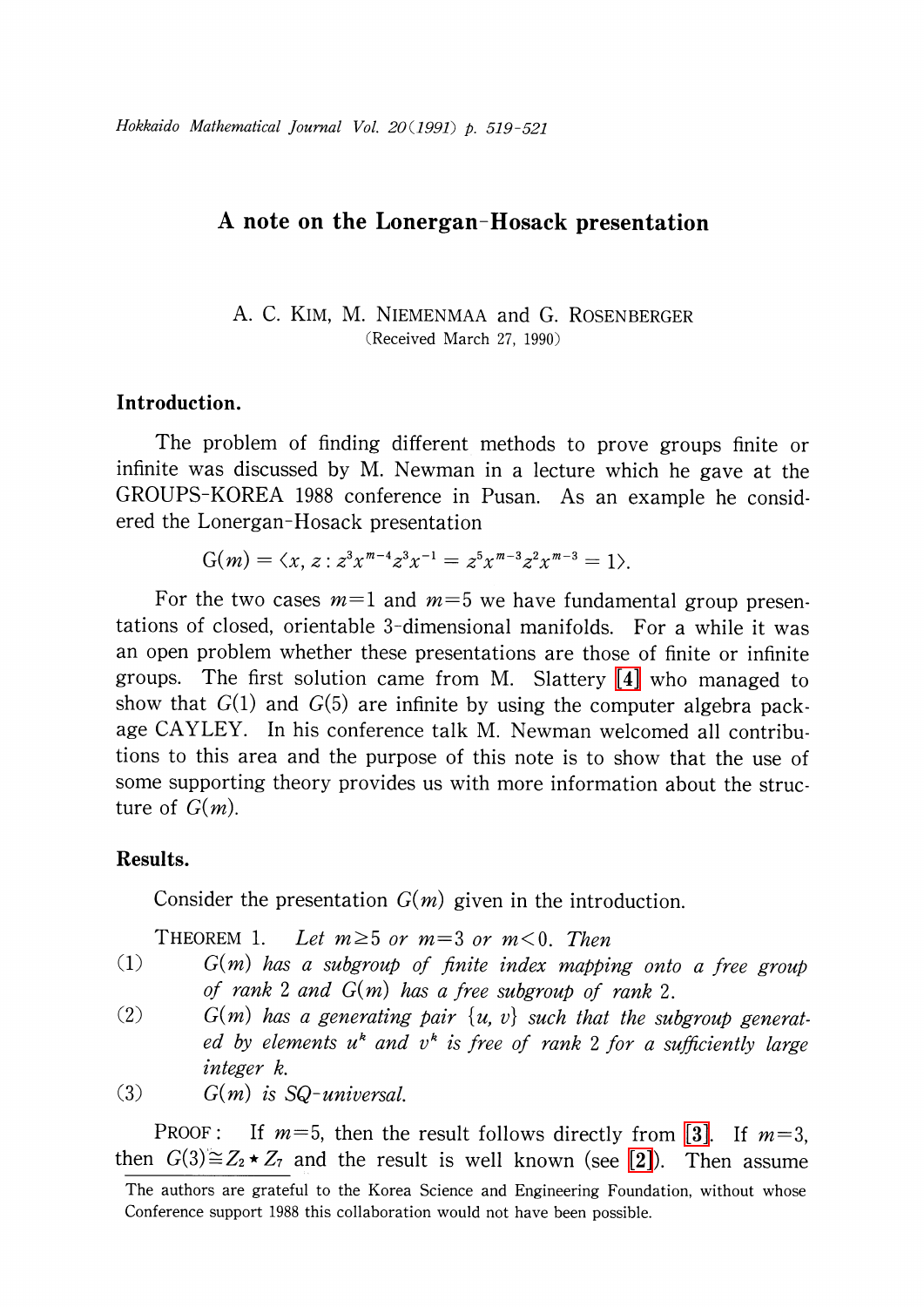that either  $m \geq 6$  or  $m \leq 0$ . Now the Triangle-group

$$
T(m-3, 7, 2) = \langle a, b : a^{m-3} = b^7 = (ab)^2 = 1 \rangle
$$

is an epimorphic image of  $G(m)$ . Since  $|m-3|\geq 3$  it follows that  $\frac{1}{|m-3|}$  $+\frac{1}{7}+\frac{1}{2}<1$  and we can proceed as in [\[3\].](#page-2-1)

THEOREM 2. If m is odd and  $m+7$ , then  $G(m)$  is a nontrivial free product with amalgamation.

PROOF: If  $m=5$  then the result follows from [\[3\]](#page-2-1) and it is also clear that it holds for  $G(3)$ . Then assume that m is odd with  $m \geq 9$  or  $m \leq 1$ . Then  $m-5$  is even and  $|m-5|\geq 4$ . We denote  $m-5=2k$ . Then

$$
H(k) = \langle a, b : a^3 = b^{2k} = (ab^2)^2 = 1 \rangle
$$

is an epimorphic image of  $G(m)$  and  $H(k)$  is a nontrivial free product of  $H_{1}$  and  $H_{2}$  with the amalgamated subgroup  $H$ , where  $H_{1}=\langle b:b^{2k}=1\rangle,$  $H_{2}=\langle a, d : a^{3}=d^{k}=(a\overline{d})^{2}=1\rangle$  and  $H=\langle b^{2} : (b^{2})^{k}=1\rangle\cong\langle d : d^{k}=1\rangle$ . Again the rest of the proof follows as in [\[3\].](#page-2-1)

THEOREM 3. The group  $G(1)$  has a subgroup of finite index mapping onto a free group of rank 2 and  $G(1)$  has a free subgroup of rank 2. Furthermore,  $G(1)$  is  $SQ$ -universal.

PROOF: As in the proof of theorem 2,  $G(1)$  has

$$
H(-2) = \langle a, b : a^3 = b^{-4} = (ab^2)^2 = 1 \rangle
$$

as an epimorphic image. By theorem 6 of [\[1\],](#page-2-3) it follows that  $H(-2)$  has a free subgroup of rank 2 (notice that  $H(-2)\cong H(2)$ ). We now consider the presentation

$$
H(2) = \langle a, b : a^3 = b^4 = (ab^2)^2 = 1 \rangle.
$$

The subgroup K of  $H(2)$  generated by  $u=a$ ,  $v=bab^{-1}$  and  $w=b^{2}$  has index 2 in  $H(2)$ . The presentation

$$
K = \langle u, v, w : u^3 = v^3 = w^2 = (uw)^2 = (vw)^2 = 1 \rangle
$$

has the properties of our theorem (see  $[1]$  and  $[2]$ ) and hence  $G(1)$  has these properties.

We shall now introduce three problems which are related to the preceding results.

- 1) Does theorem 1 also hold for  $m=1$ ?
- 2) Does theorem 2 also hold for  $m=7$ ?